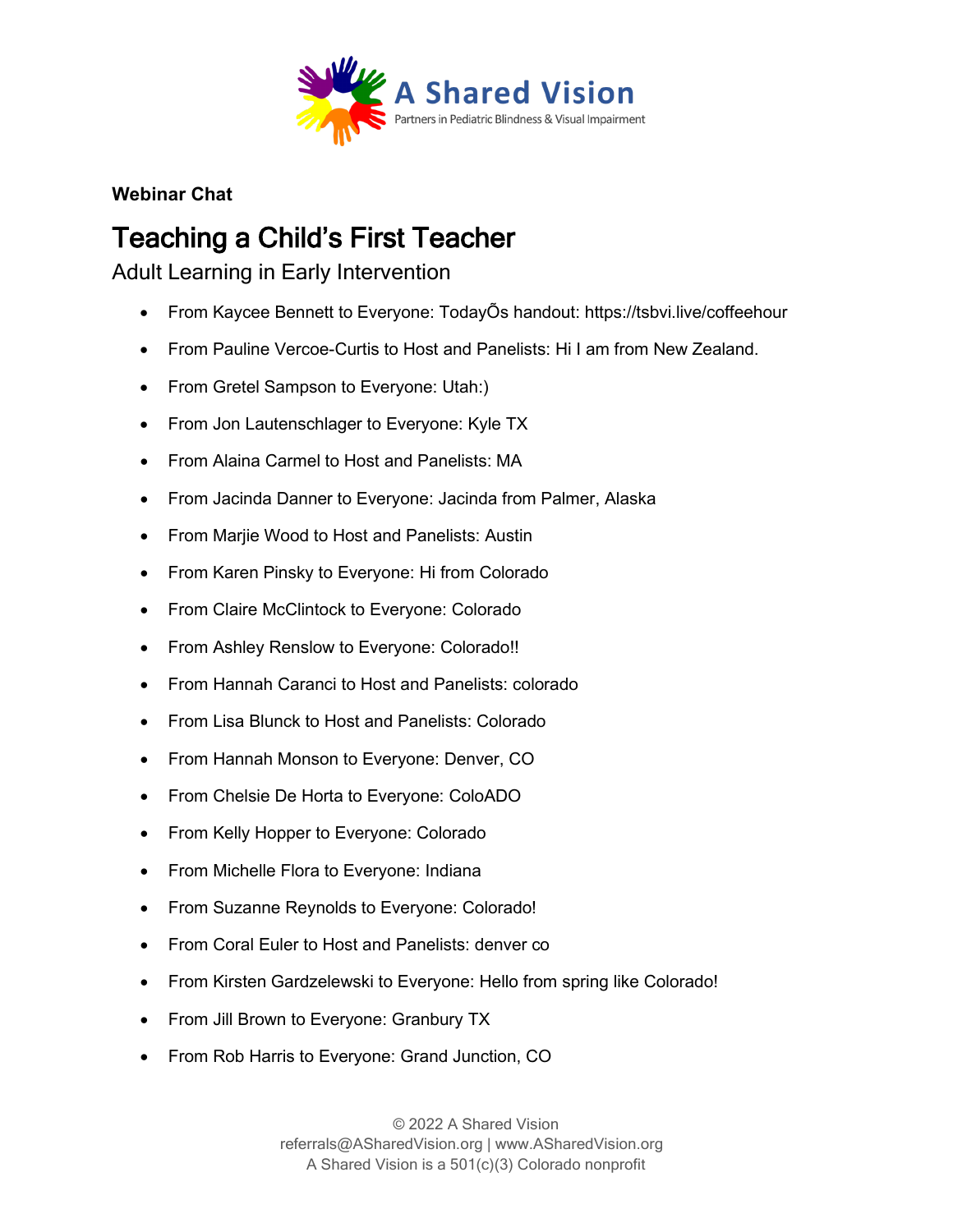- From Yetsy Rivera to Host and Panelists: Ocala Fl.
- From Rochelle Byrdsong to Everyone: Tyler, TX
- From Rebecca Lambert to Host and Panelists: Illinois
- From Ann Biswas to Host and Panelists: Hello from OHIO!
- From Elizabeth Symington to Everyone: California
- From Lisa Blunck to Host and Panelists: Thanks to Steve there are many of us from CO!
- From Robin Getz to Everyone: Denver, CO
- From Stephanie McGuire to Everyone: Hello from Ontario, Canada!
- From Julie Maner to Host and Panelists: Good Morning! from New Mexico
- From Kim Carr to Everyone: Kim Carr carrk@fsdbk12.org
- From Abby Killam to Everyone: Abby Killam
- From Abby Killam to Everyone: akillam@csdb.org
- From Coral Euler to Host and Panelists: coral euler mseuler@hotmail.com
- From Kaycee Bennett to Everyone: TodayÕs handout: https://tsbvi.live/coffeehour
- From Lexci Reveley to Host and Panelists: Alexandra Reveley Alexandra.reveley@gmail.com
- From Kaycee Bennett to Everyone: TodayÕs handout: https://tsbvi.live/coffeehour
- From Kim Carr to Everyone: When I click on the handout link it says You are leaving Zoom Click "Proceed" to continue to the link below.
- From Kaycee Bennett to Everyone: Hmm, can you copy and paste it into another tab in your browser?
- From Julie Stevens to Everyone: I am so sorry, I had trouble signing on: could you repost the handout link? Julie Stevens, Julie.stevens@fcbdd.org
- From Kaycee Bennett to Everyone: TodayÕs handout: https://tsbvi.live/coffeehour
- From Julie Stevens to Everyone: Thank you!
- From Kim Carr to Everyone: I thought it would disconnect me. It did not. Thank you!
- From Bria Busta to Host and Panelists: Bria Busta, bbusta@motormilestones.com. Sorry I signed on right after 10 so didnÕt hear an announcement but based off other comments figured this was important to send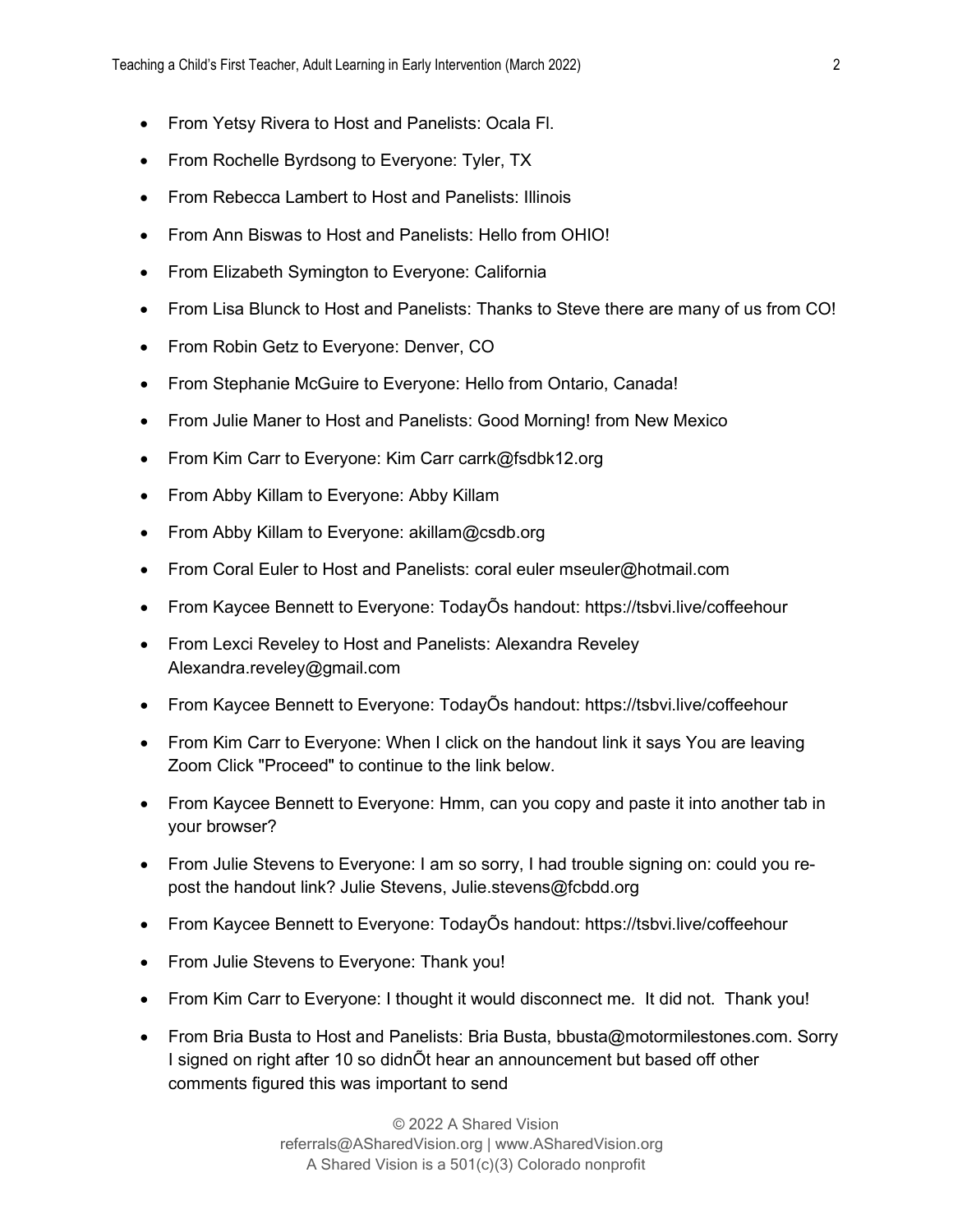- From TSBVI Outreach Media to Everyone: TodayÕs handout: https://tsbvi.live/coffeehour
- From Alaina Carmel to Everyone: What if you re-asked that question now in a poll? I would be curious to see how scores may be adjusted now that we all have a more firm definition of what "adult learning theory and strategies are" from this introduction
- From Elizabeth Symington to Everyone: What were the four ways that adults learn best? I couldn't write my notes fast enough.
- From Jacinda Danner to Everyone: Some of this is on their handout. On the Adult Learning Principles section.
- From Kate Borg (she/her) to Everyone: Elizabeth, they are in the handout.
- From Elizabeth Symington to Everyone: Thank you
- From Kate Borg (she/her) to Everyone: TodayÕs handout: https://tsbvi.live/coffeehour
- From Margaret Davey to Everyone: The last training I remember was the VISSA training 19 years ago. I cherish the manuals because of the wealth of information.
- From Jana Hoover to Everyone: Hi Steven, I am having trouble following you. You are talking so quickly it is difficult to follow. Could you slow dow a little? Thank you!
- From Elizabeth Symington to Everyone: I am having a hard time following too. There's so much new information here, it is taking me a bit longer to process and to understand.
- From Sharon Baer to Host and Panelists: I would appreciate moving a little bit slower too! Thank you :-)
- From Jill Brown to Everyone: thank you
- From Danielle Castle to Everyone: Thank you!!
- From Elizabeth Symington to Everyone: Thank you! Much better. :-)
- From Karen Pinsky to Everyone: Rapport is EVERYTHING when delivering constructive feedback.
- From My ipad to Host and Panelists: This will be available to us to re-watch as a recording later, correct?
- From Kimala Rein TVI to Everyone: What a great example of giving negative feedback so that a learner can learn :) (asking presenter to slow down). Was that planned ?
- From Jacinda Danner to Everyone: Ha! That does seem planned : ).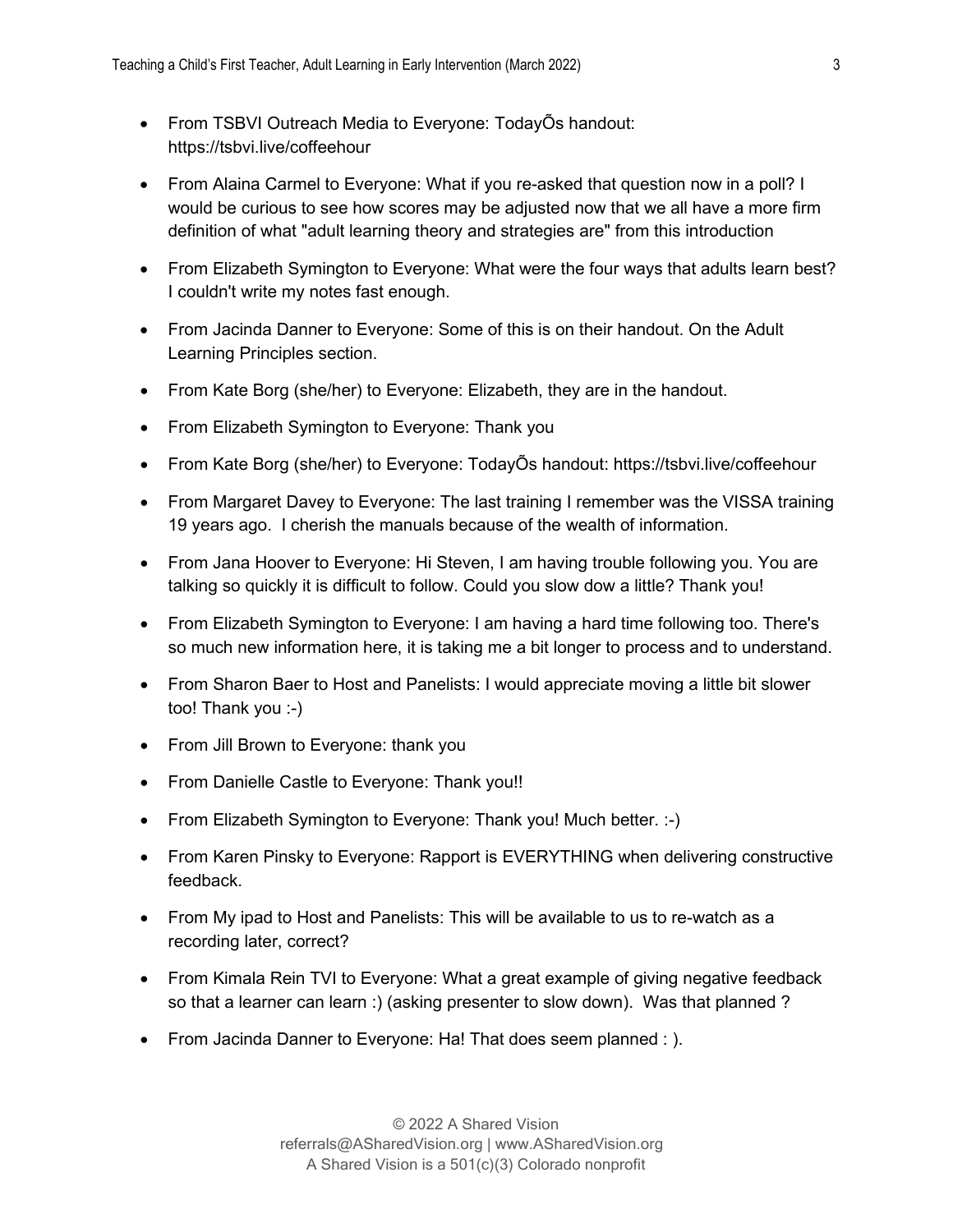- From Kate Borg (she/her) to Everyone: Yes, it is being recorded and will be posted in a few days. And no, that was not planned.  $\eth \ddot{\mathsf{Y}}^{\intercal \mathsf{M}}$ .
- From Julie Stevens to Everyone: Some of my parents are so good at the interaction but not at all good at processing or remembering so their follow through with the endless paperwork, forms and appointments suffers. I try to take it easy with the first visit or two till I know them better so I don't assume they can keep up.
- From Kate Borg (she/her) to Everyone: ThatÕs a great strategy, Julie. And that helps build rapport, as well.
- From Katrina Ressa to Everyone: Are these slides going to be available to all attendees? I do understand that the handouts are ...but the entire presentation slides. Just curious.
- From Sonya Gruszczynski to Host and Panelists: Yes, I would like access to the slides as well!
- From TSBVI Outreach Media to Everyone: TodayÕs handout: https://tsbvi.live/coffeehour
- From Kim Carr to Everyone: Thank you for recording this. There is such great information to review.
- From TSBVI Outreach Media to Everyone: The slides are included with the handouts available at the link.
- From Kate Borg (she/her) to Everyone: The document with  $\hat{a} \in \mathbb{C}$  presentationâ € in the title is the copy of the slides.
- From Alaina Carmel to Everyone: I would think that families who are receiving guidance in front of their child or while with their child would be more willing to interact physically or aurally than note taking. Especially since our families tend to be very hands on with their children constantly it may feel uncomfortable to have their hands otherwise busy.
- From Claire McClintock to Everyone: Alaina-I agree, BUT I feel that some parents are hesitant to "perform" with their kids while we are there and just want info from us so they can practice it later. In this way, I have loved having the option of telehealth for these types of learners.
- From Sonya Gruszczynski to Host and Panelists: I feel a combination of in person and telehealth works great!
- From Sonya Gruszczynski to Host and Panelists: I sometimes refer them to certain you tube videos or websites if appropriate and after reviewing to make sure they are beneficial for the child or the family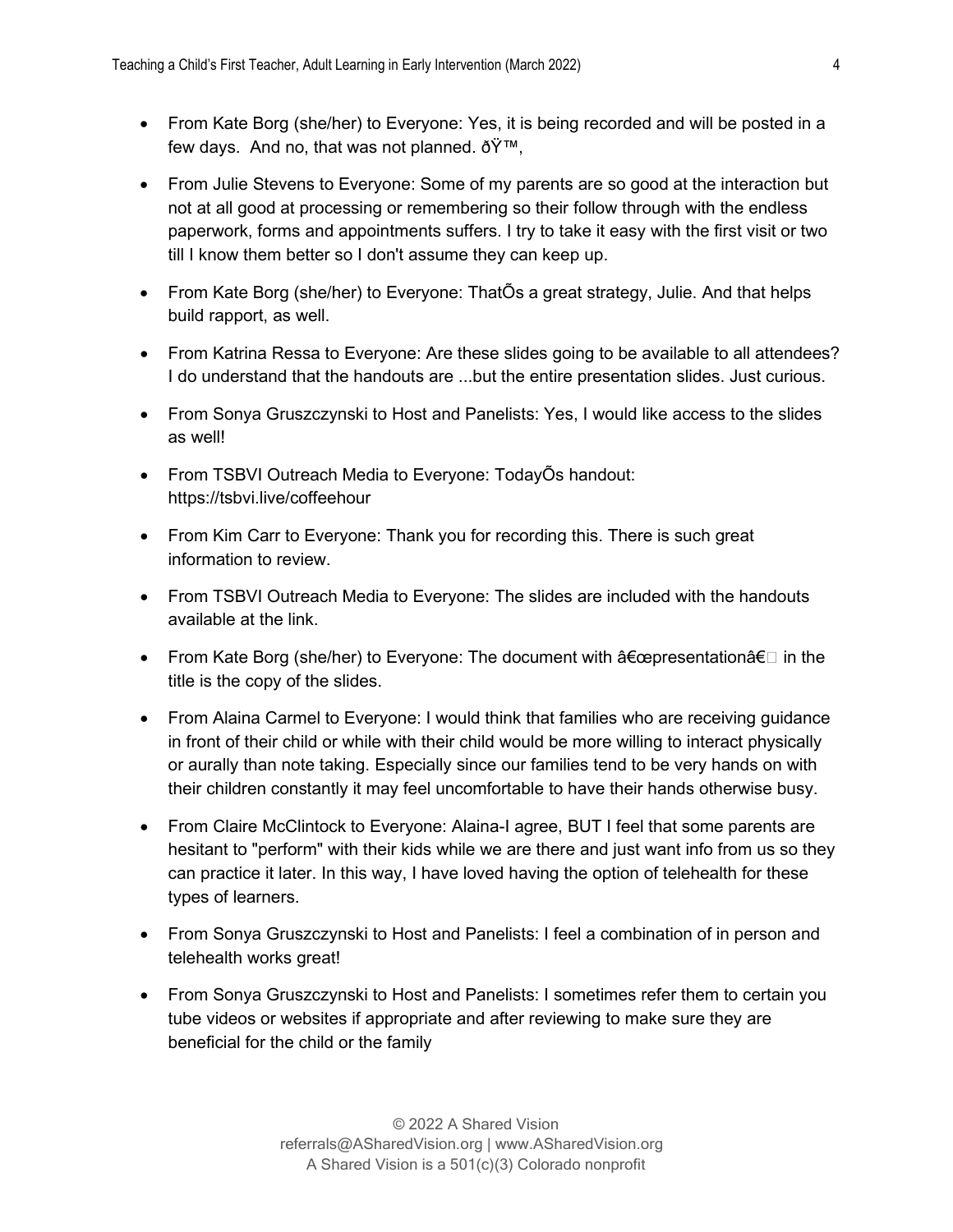- From Malina Lindell to Everyone: That's why I answered "usually" for some of the survey questions.... fitting what I bring to the needs of the parent that day.
- From Alaina Carmel to Everyone: I love the idea of calling it a "job aid!"
- From Florence Hornbeck-Kaiser to Everyone: I love the idea about using a GOOD routine. We use the SAFER and MEISR to find a routine where a family/child needs help to make the IFSP. Never do we ask ourselves how we can use a GREAT routine to work on a goal!
- From David Sterne to Everyone: For early intervention programs that are making the transition from provider-centered model to a coaching model, do you have any ideas to present as compromises or first steps for families who have providers on the team who each use different models?
- From Alaina Carmel to Everyone: I think I was misunderstood, what I meant was that I like the idea of taking notes in front of them offering them a visual cues while explaining points so they can process the information I am giving while also still offering them the option to attend physically to their child because their hands are free.
- From Katrina Ressa to Everyone: What about the thought of "Support Groups for Parents" of children w/special needs? They could learn from each other...
- From Kate Borg (she/her) to Everyone: Katrina, we have found that really useful! Parents learn so much more from each other. Do you do parent groups?
- From Claire McClintock to Everyone: What I love about my Emergenetics profile is that I've realized that I tend to "teach" the same way that I learn. It really makes me think about changing my teaching style to meet parents' learning styles.
- From Alaina Carmel to Everyone: I know our district has what is called SEPAC its a special education network which provides monthly meetings, trainings and events for our special education families, providers and teachers together as a community.
- From Sierra Hopp to Host and Panelists: I had to use a colleagues link to watch today and even though I had thought I registered online I couldnÕt find it under my login. Is there a way to prove I have been here?
- From Coral Euler to Host and Panelists: sometimes I say, IÕm a version of stimuli that is out there and itÕs good for kids to learn how to adapt all types of energy and personality. thoughts?
- From Kate Borg (she/her) to Sierra Hopp, Host and Panelists: Sierra, send me an email: borgk@tsbvi.edu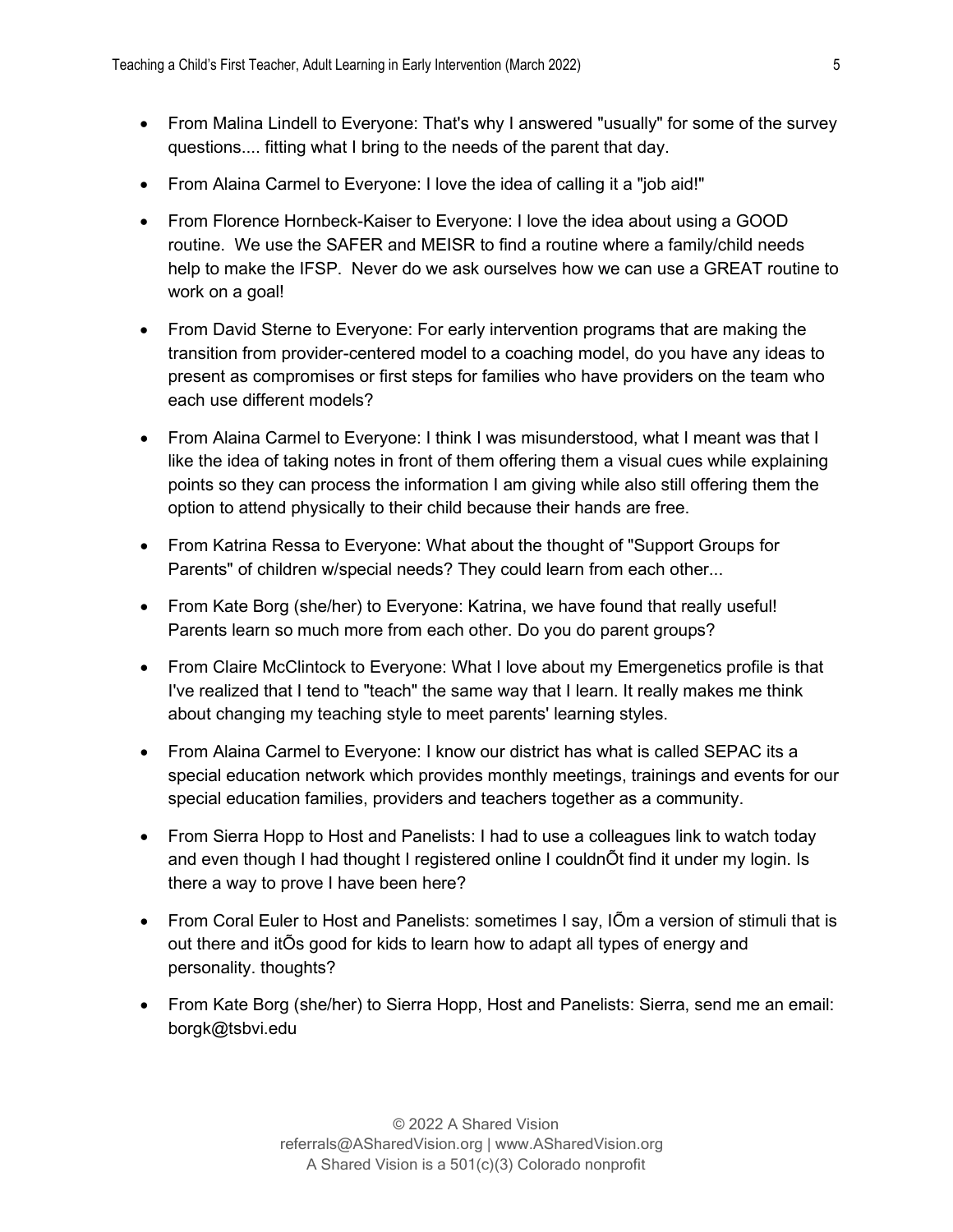- From Sonya Gruszczynski to Host and Panelists: How do you handle  $\hat{a} \in \hat{a}$ edenial  $\hat{a} \in \hat{a}$ you are a provider?
- From Sierra Hopp to Host and Panelists: Okay! Thank you!
- From Kimala Rein TVI to Everyone: Yes, I agree that working with a chid/family within a "easy/good" routine parallels us TVIs allowing the child to learn using "likes vs dislikes" (the like/dislike model is from Washington SDS I often use) So I feel like some providers can learn a new skill within a routine they already "Like" and don't have challenges in (parent dislikes diaper change and likes snuggle time so we can teach in the easy routine rather than the hard one). I guess I have had what steve calls dissonance myself about the EI approach of focusing visit on the hard part of the day's routine in EI. So, I guess I stopped always just working with the dyad on the "what's not working in the day routine" and instead also work within "what is going well in the routine". It allows me to teach the adult the newer TVI skills into that routine that the caregiver can sprinkle into the harder parts of the day. It's not really the same as your adult learning topic, but I can see how it is related too.
- From Claire McClintock to Everyone: I agree! It feels more strengths-based that way, Kimala.
- From Sonya Gruszczynski to Host and Panelists: I am a provider and I am always assessing what I say and how parents are responding. May times a slow and gradual approach works best.
- From Katrina Ressa to Everyone: I feel like I seem to instinctively modify my style based on the audience (parents / caregivers/ other providers). thus, can't say I have one style I stick with all the time.
- From Kate Borg (she/her) to Everyone: Katrina, I
- From Kate Borg (she/her) to Everyone: oops. IÕm the same!
- From Julie Stevens to Everyone: Kimala, I love that! I do feel like knowing the challenging times, then working the strategies into the joyful times that will benefit the challenges as well. But how much more fun to seek the giggle moment and work into that.
- $\bullet$  From Kate Borg (she/her) to Everyone: So, maybe, an "adaptive style?â€⊡
- From Katrina Ressa to Everyone: Absolutely love that name!
- From Sonya Gruszczynski to Host and Panelists: I am more of a social thinker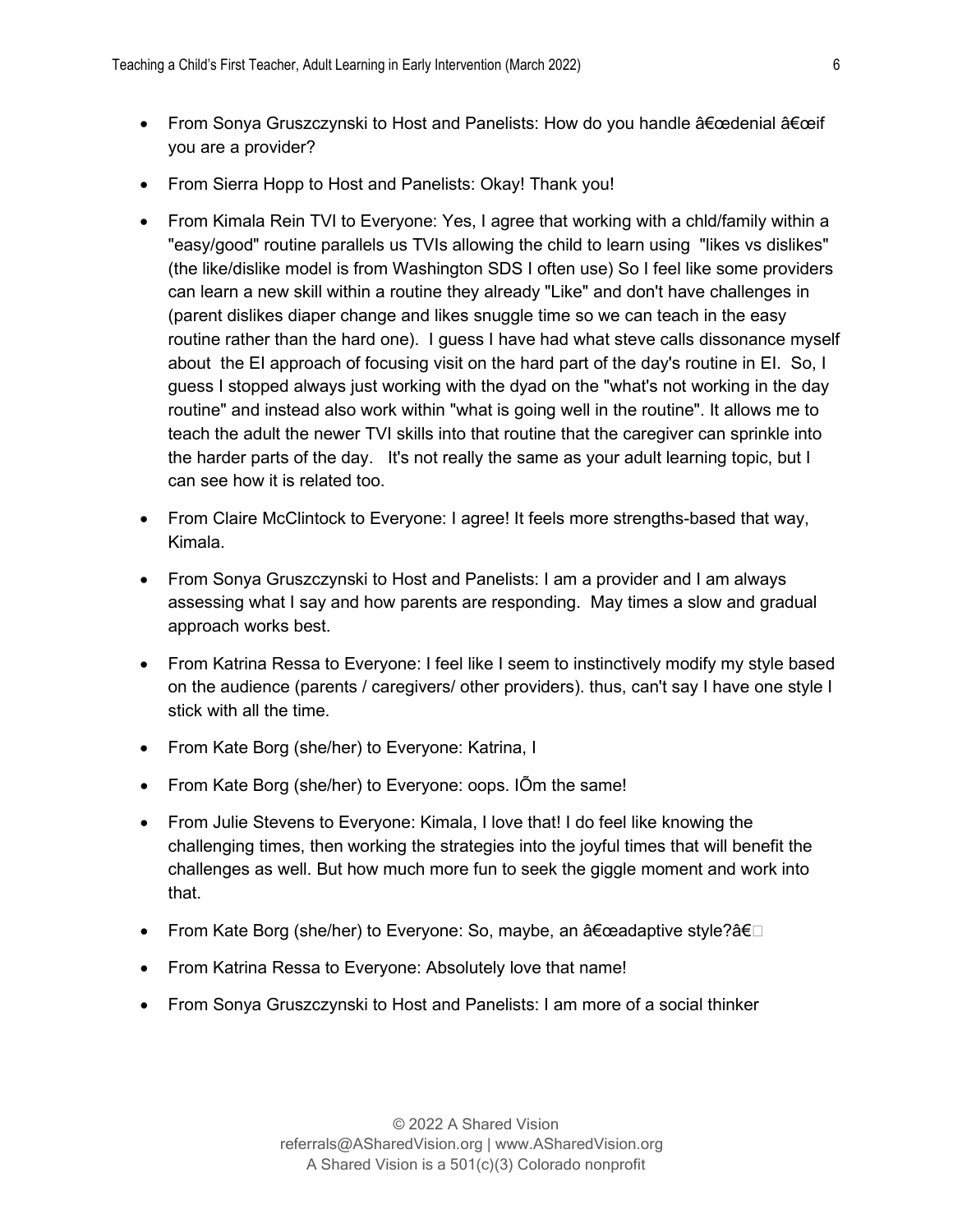- From Katrina Ressa to Everyone: I have learned that many times just listening allows us to learn the parents style and then we can deliver based on what seems right for that particular individual. Have to be super attentive to pick up on subtle cues.
- From MOLLY JOEST to Everyone: ThatÕs great advice<sup>^</sup>
- From Katrina Ressa to Everyone: Open Ended questions during interviewing...allows us to get a lot of information. :)
- From Kate Borg (she/her) to Everyone: Agreed.
- From Yetsy Rivera to Everyone: strongly agree, asking open questions helps me a lot to get more information from families
- From Cathie Sanders to Everyone: I agree with what you are saying, Paula, and I have the same feelings, and I am trying to learn that assessing a parent can and is being done without judging.
- From Sonya Gruszczynski to Host and Panelists: How to you suggest approaching a situation where you suspect a probably tough diagnosis , such as autism, and the parents appear to be in denial and do not wish to pursue further evaluation or treatments? Ie; they feel it is only a  $a \in \mathbb{C}$  or speech issue?
- From Julie Stevens to Everyone: PLAY Project (for autism) does a lot with video and feedback. Sometimes so much easier to see yourself through the camera lens and see what is going right and what is going wrong.
- From Katrina Ressa to Everyone: I think in that scnerio it is first BEST to meet the parents where they are and then guide them from there.
- From Karen Pinsky to Everyone: You have to meet parents where they are. I got a call this week from a kiddo who aged out 2 years ago telling me thank you for letting us know when you did, even though we weren't ready yet - It took us until now to cope. Now they are looking for programs to help him better
- From Michelle Flora to Everyone: As someone who left the classroom with 32 years experience, we can not diagnosis. I continue to talk about / point out behaviors we see. Encourage them to take that information to the their pediatrician. Continue to provide support to the and help them when they bring concerns to you.
- From Teresa Vu-Fountain to Everyone: I think it is so important to share professional opinion, AND Early Intervention is about supporting the family's concerns. Not diagnosis.
- From Sonya Gruszczynski to Host and Panelists: Agendas can be difficult with little kids, as I work very child directed and on the spot changes in the plan happens frequently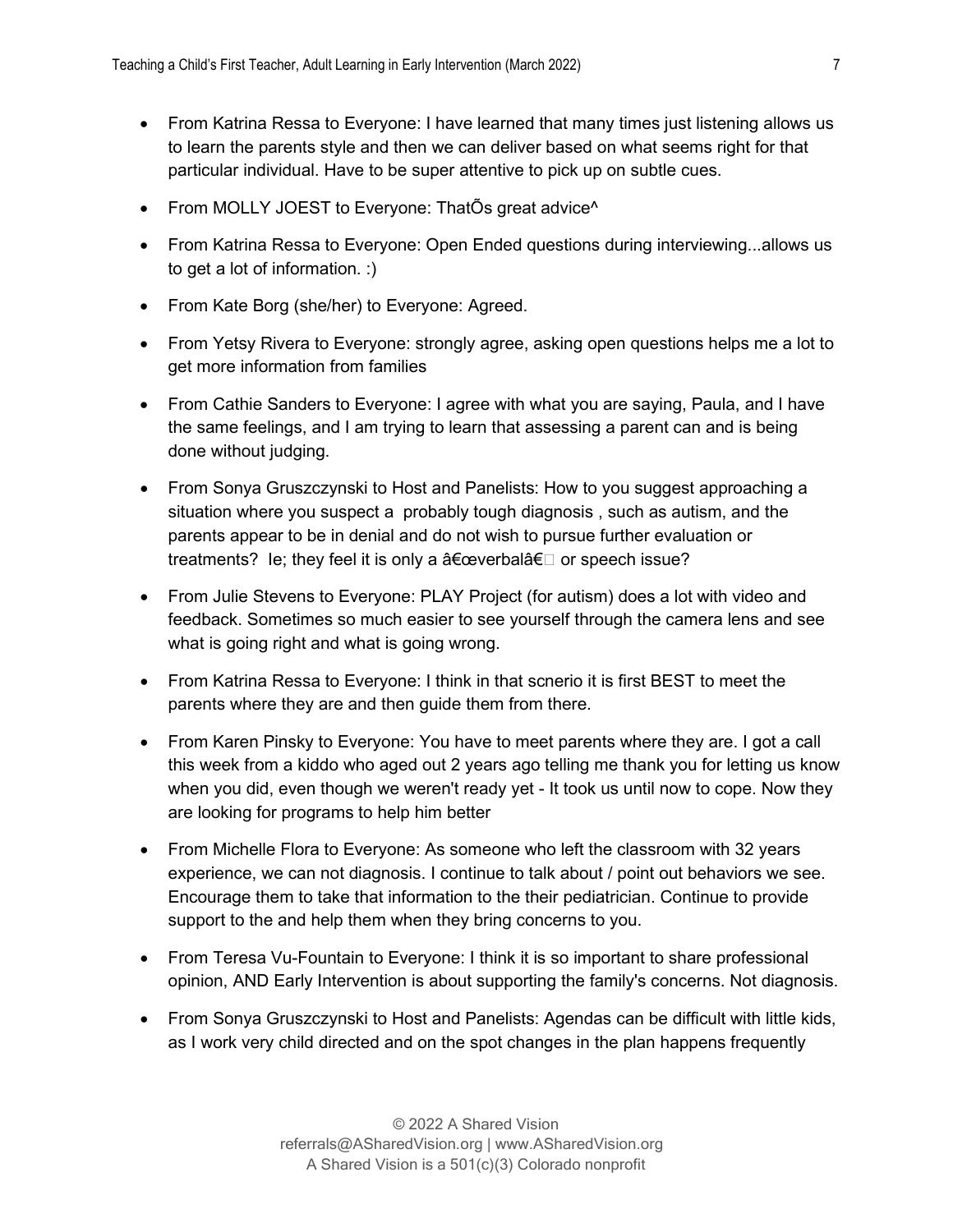- From Margaret Davey to Everyone: Thanks Paula...a great book by a parent, Sandy Spurgeon McDaniel "leave your baggage at the door"
- From Kate Borg (she/her) to Host and Panelists: We need to end in about 3 minutes for time for announcements.
- From Marjie Wood to Everyone: This has been wonderful and gives me ideas that might help with "no-showsâ€□!! THANK YOU!!
- From David Sterne to Everyone: Our EI program's IFSPs focus on what the family wants to see the child do (with the exception of the transition outcome). Although many of our providers are using several of the strategies you covered, what are both of your thoughts on creating child-based IFSP outcomes, parent-based outcomes or a hybrid of both?
- From Patricia Beecher to Everyone: Thank you, Steven and Paula. This has been excellent!
- From wendy stoltman to Everyone: Thank you so much!!!
- From Karen Pinsky to Everyone: Thank you!
- From Kate Borg (she/her) to Everyone: TodayÕs code: 030322 Remember, no opening code.
- From Coral Euler to Host and Panelists: thanks this was really great and helpful. a good reset and reframe to continue how I practice
- From Julie Stevens to Everyone: Thank you all, great food for thought here.
- From Margaret Davey to Everyone: Thanks so much Steve and Paula. You are the best!
- From Lisa Blunck to Everyone: thank you so much! I need to sign off to start a 12:00 telehealth session
- From Marjie Wood to Everyone: THANK YOU!!!
- From Lauren Dougherty to Everyone: Thank you!
- From Yetsy Rivera to Everyone: Thank you for a great information
- From Joe Pfleiger to Everyone: Thank you!
- From Allison Bennet to Everyone: thanks
- From Michelle Flora to Everyone: Thank you!
- From Nathan Renley SLP to Everyone: Thanks!!
- From DeAnn Wells to Everyone: Thank you!